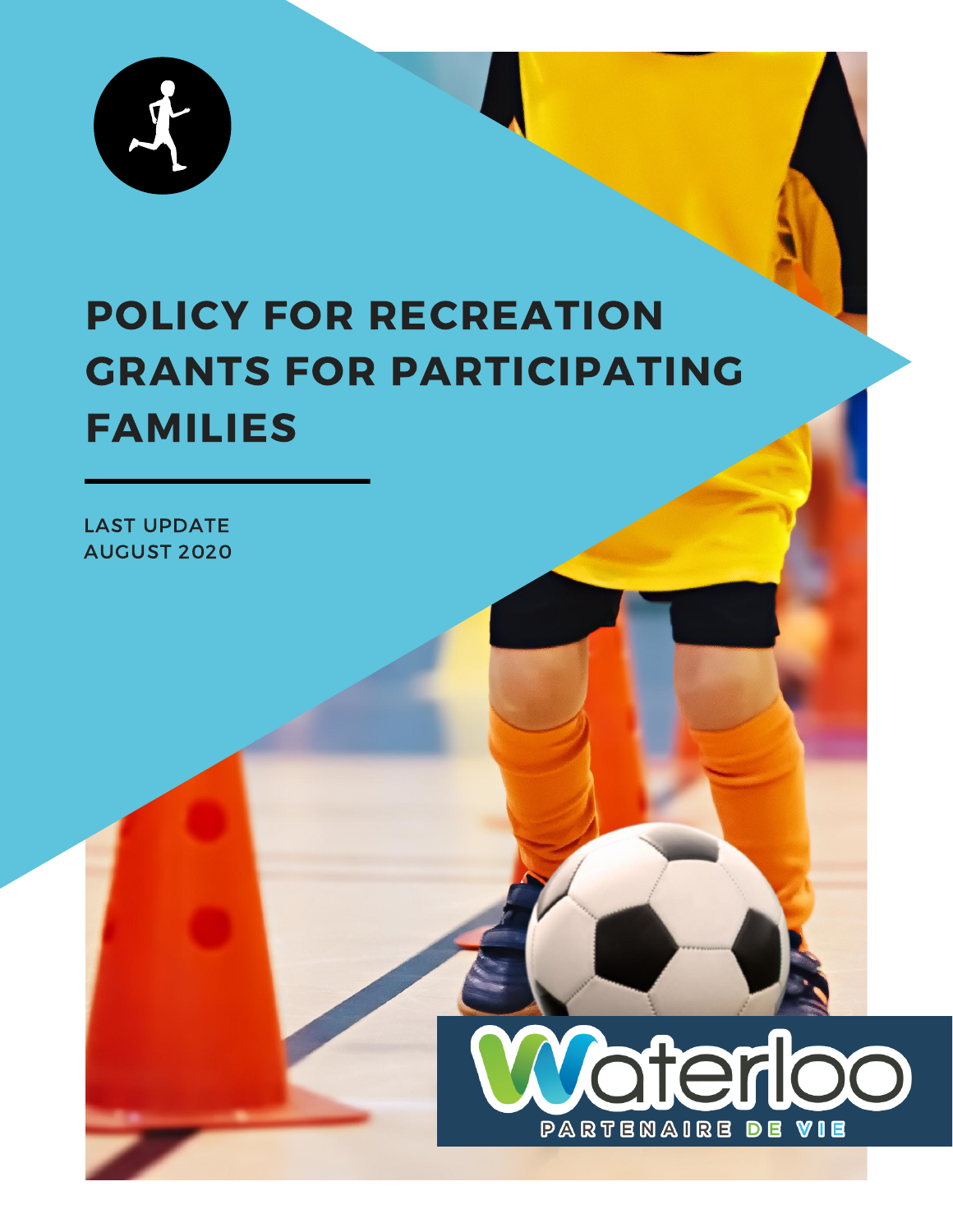### 1) GOAL OF THE POLICY

In order to promote and facilitate young people's participation in recreation activities, the Town of Waterloo provides opportunities for its citizens to register for cultural and sports activities at the most reasonable cost possible. This grant program reimburses families directly, instead of funding the organizations responsible for the recreation activities.

#### 2) PRINCIPLES

All Waterloo youth under 18 (as of the first day of the activity) are eligible for a grant to defray their registration costs for activities offered by the Town of Waterloo or that take place within the Town of Waterloo's limits.

\*Some restrictions are mentionned on page 3 of this document.

Activities taking place outside the Town of Waterloo qualify for the grant only if the course or activity is related to or contains notions of safety. Eligible activities are regular swimming lessons, CPR or first aid training, babysitting training and lifeguard courses.

Activities that qualify for the grant include sports, art, music, theatre, etc. Participation must be active and not passive (i.e. as a member of a theatre company or a hockey team, but not as a spectator of a play or a hockey game).

#### 3) GRANT AMOUNTS

The grant equals 50% of registration costs, with a maximum grant of \$250 per activity and \$500 total per participant, per year. There is a minimum amount of \$20 for activity grants. Activities under \$40 do not qualify for the grant. The amount reimbursed is calculated according to the activity cost before taxes.

For day camps, the grant amount is based on the cost per week.

The grant is paid by cheque and mailed following the regular monthly town council meeting.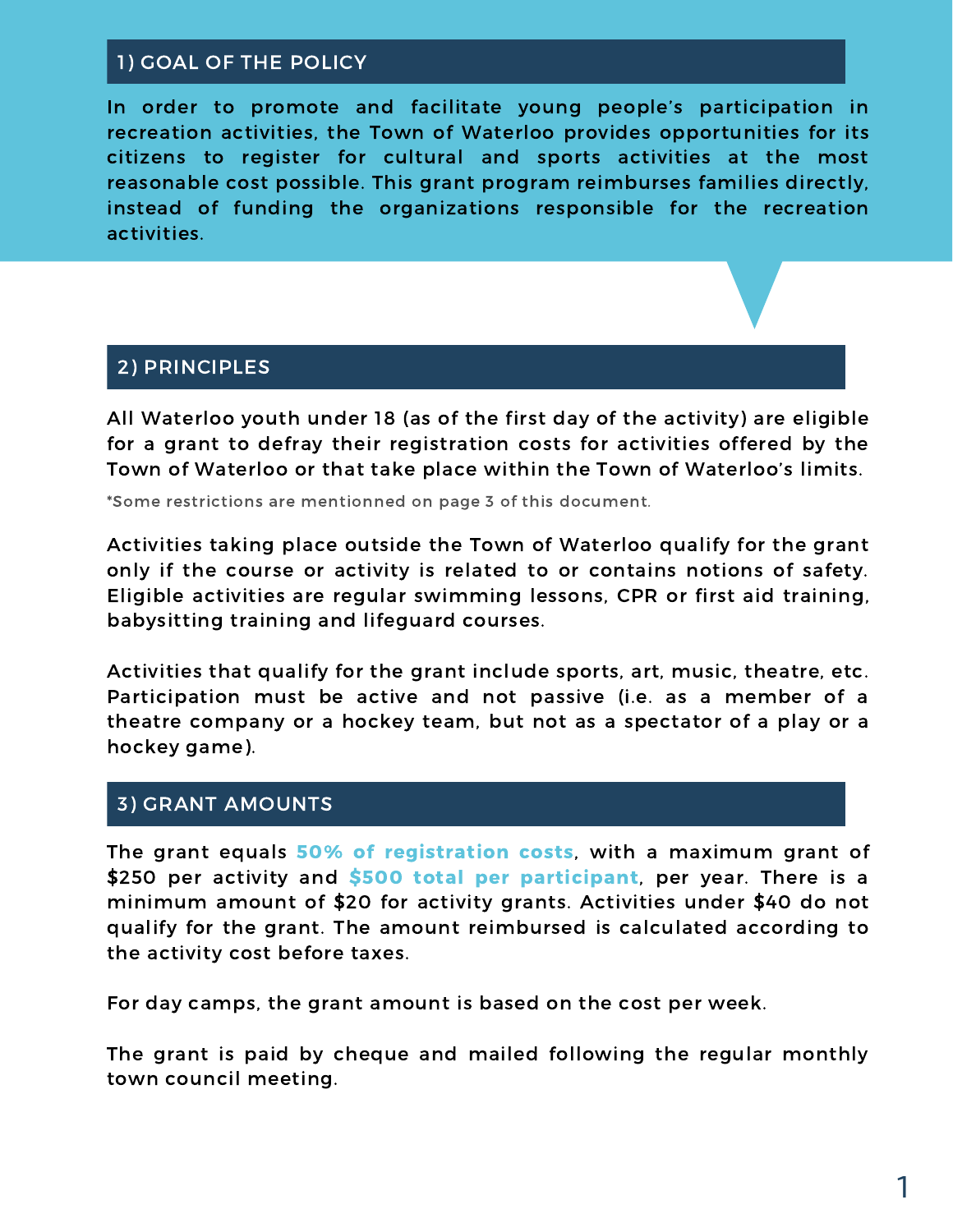#### DOCUMENTS REQUIRED TO COMPLETE THE GRANT APPLICATION

The child's parents or legal guardians must fill out the form "Demande de subvention" available at the Town of Waterloo's sports and recreation, culture and communications office, as well as on the town's website.

Along with the form, the claimant must provide receipts for the payment of the activity. The form and the receipts must be submitted in the same calendar year that the payment was made, except for registrations during the month of December, where the deadline will be January 31 of the following year. In order to qualify for the recreation grant, the receipts must contain the following information:

- Complete name and contact information (address and telephone number) for the provider of the activity (company, organization or teacher);
- Name of the activity or the course;
- Address where the activity took place (if different from the provider's address);
- Duration of the activity or course (start and enddates);
- Child's full name;
- Details of the cost;
- GST/PST numbers (if applicable).

In addition, the child's parents or legal guardians must also provide proof of residence, for each application for a recreation grant.

Proof of residence accepted:

Driver's license;

Municipal tax bill;

Current insurance contract;

Bill from a public service (Hydro, Energir, cable/Internet) dated no earlier than 3 months prior to the application.

Owners of a rental or commercial property in Waterloo but residing elsewhere also qualify for the recreation grant.

## Completed form "Demande de subvention"  $\mathcal X$  Receipts for the payment of the activity  $\sigma$  Proof of residence of the parents  $\sigma$  2